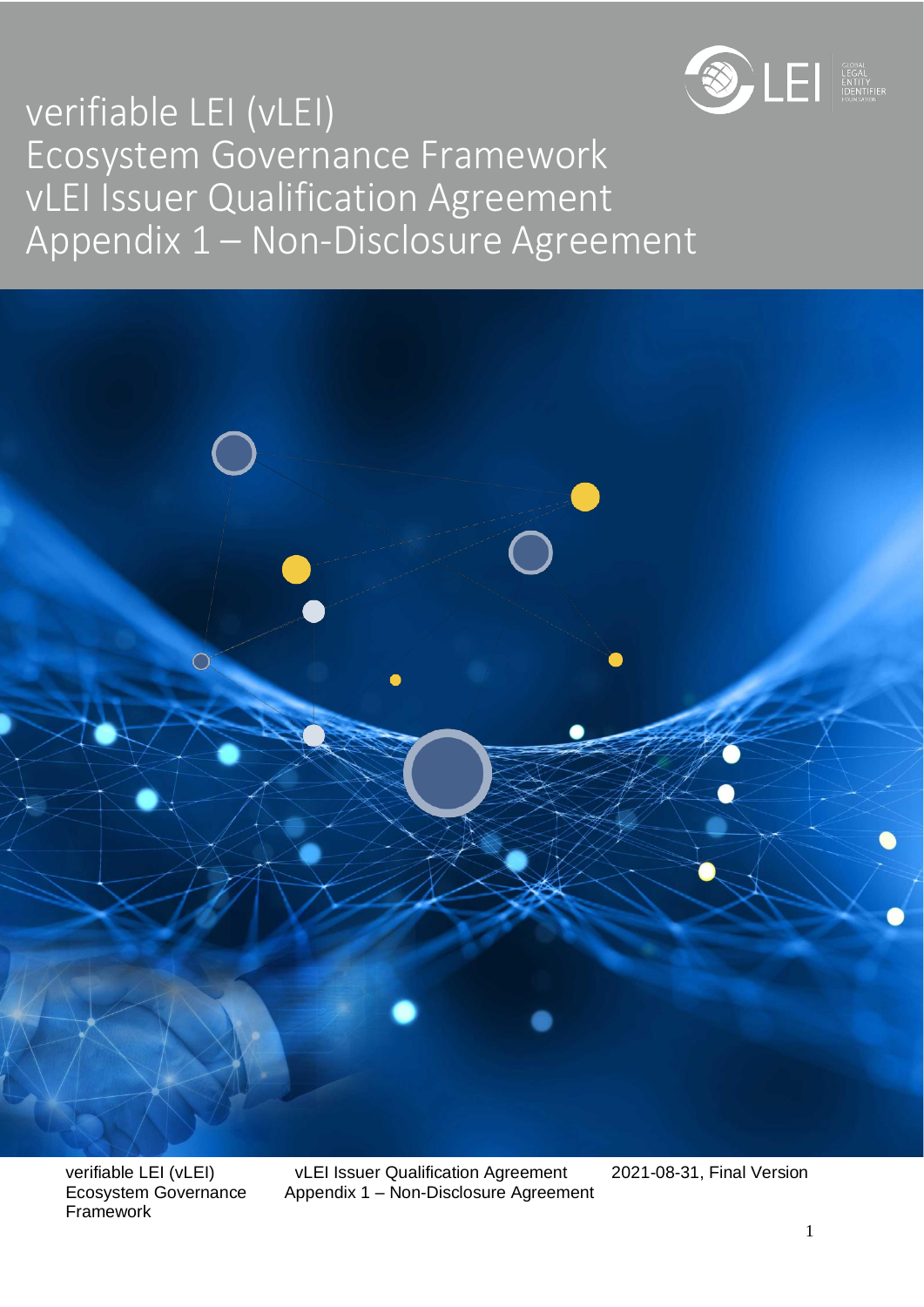#### **Non-Disclosure Agreement**

between

#### **Global Legal Entity Identifier Foundation**

St. Alban-Vorstadt 5, 4052 Basel/Switzerland **"GLEIF"**

and

# **<\*\*\*Name of Qualified vLEI Issuer>**

<\*\*\*Address of Qualified vLEI Issuer> **"Qualified vLEI Issuer"**

**each also "a Party", together "the Parties"**

**regarding Confidential Information**

Basel, <\*\*\*Date> <\*\*\*Place>, <\*\*\*Date>

\_\_\_\_\_\_\_\_\_\_\_\_\_\_\_\_\_\_\_\_\_\_\_\_\_\_\_\_\_\_\_ \_\_\_\_\_\_\_\_\_\_\_\_\_\_\_\_\_\_\_\_\_\_\_\_\_\_\_\_\_\_\_ By: Stephan Wolf Sven Schumacher By Function(s): CEO General Counsel Function(s):

**made in two originals, one for each Party**

Framework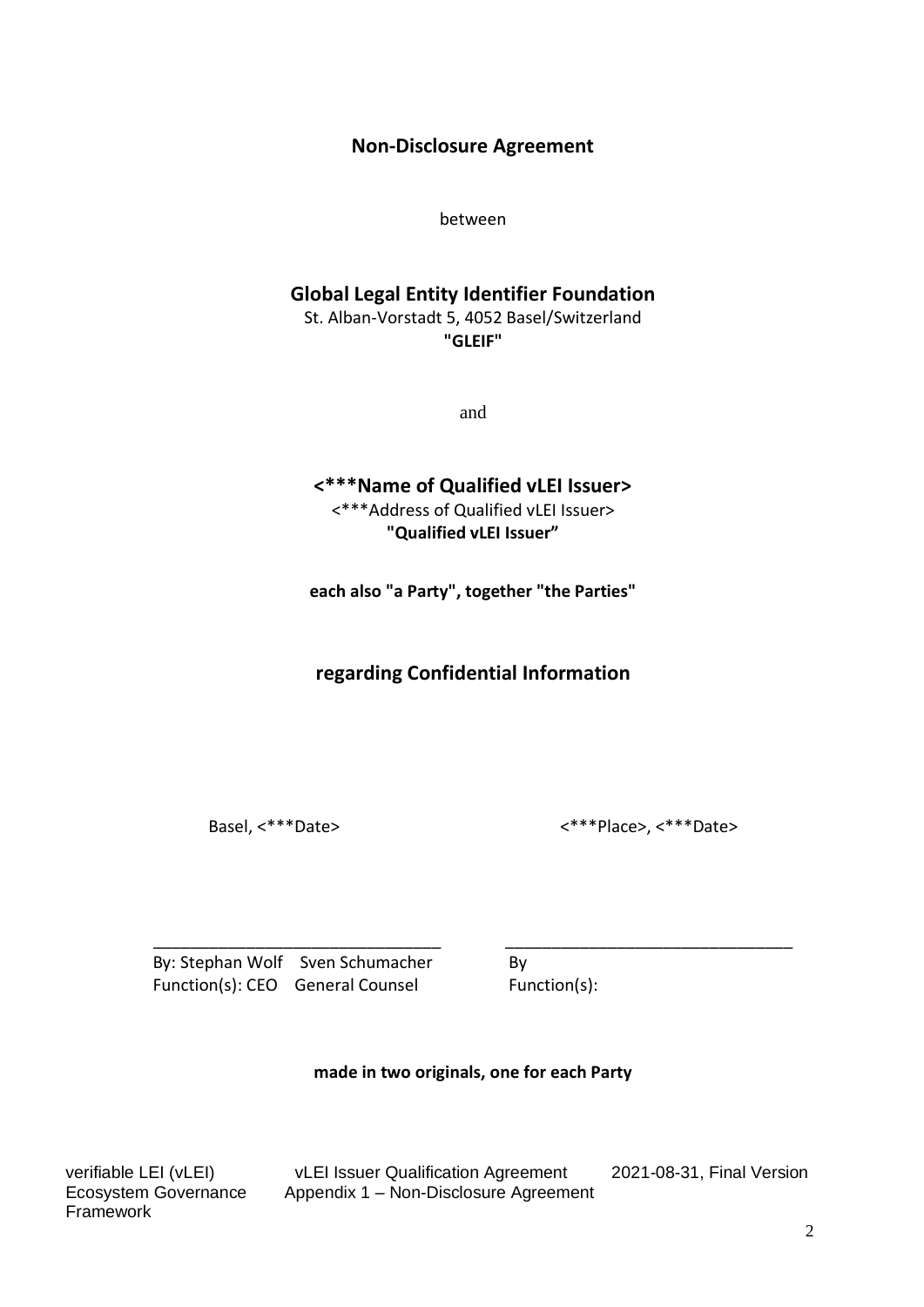## **Whereas**

- A. The Parties plan to enter into the vLEI Issuer Qualification Agreement regarding the Qualified vLEI Issuer's (Candidate vLEI Issuer until successful completion of the vLEI Issuer Qualification Program) participation in the vLEI Ecosystem and infrastructure, without an obligation of either Party, by mere signature and performance of this Non-Disclosure Agreement, to do so.
- B. Definitions set out in the vLEI Issuer Qualification Agreement are valid for this Non-Disclosure Agreement as well, and both Parties confirm to be aware of those.
- C. Already before, but as well in the course of, performance of their respective rights and obligations under the vLEI Issuer Qualification Agreement, the Parties will disclose to each other and, in the event, to their respective affiliates, employees, advisors and representative's certain confidential information, and will contact employees of those.
- D. Both Parties are interested in strict confidence with regard to certain disclosed information.

#### **Now, therefore, the Parties agree as follows:**

#### **I. CONFIDENTIALITY UNDERTAKING**

#### **A. Disclosure of Information**

- 1. The Parties will disclose certain information to each other, and for each occurrence of such disclosure, the Party disclosing the information is herein referred to as the **Disclosing Party,** whereas the Party receiving the information is referred to as the **Receiving Party.**
- 2. For the avoidance of doubt, a reference to a Disclosing or a Receiving Party, respectively, shall include its respective affiliates, employees, auxiliary persons such as freelancers, advisors and representatives.

The LOU is aware that GLEIF eventually has to disclose certain information on request. Hence, regarding GLEIF a reference to the Receiving Party shall further include (i) the Chairperson and (ii) the Vice-Chairperson of ROC, and (iii) the Supervisor (member of ROC) if such Supervisor has been formally designated.

#### **B. Confidential Information**

3. "Confidential Information" shall mean all information furnished to the Receiving Party by the Disclosing Party, whether furnished before the signing, or Effective Date, of the Master Agreement in the context of negotiations or during the term of the vLEI Issuer Qualification Agreement,

Framework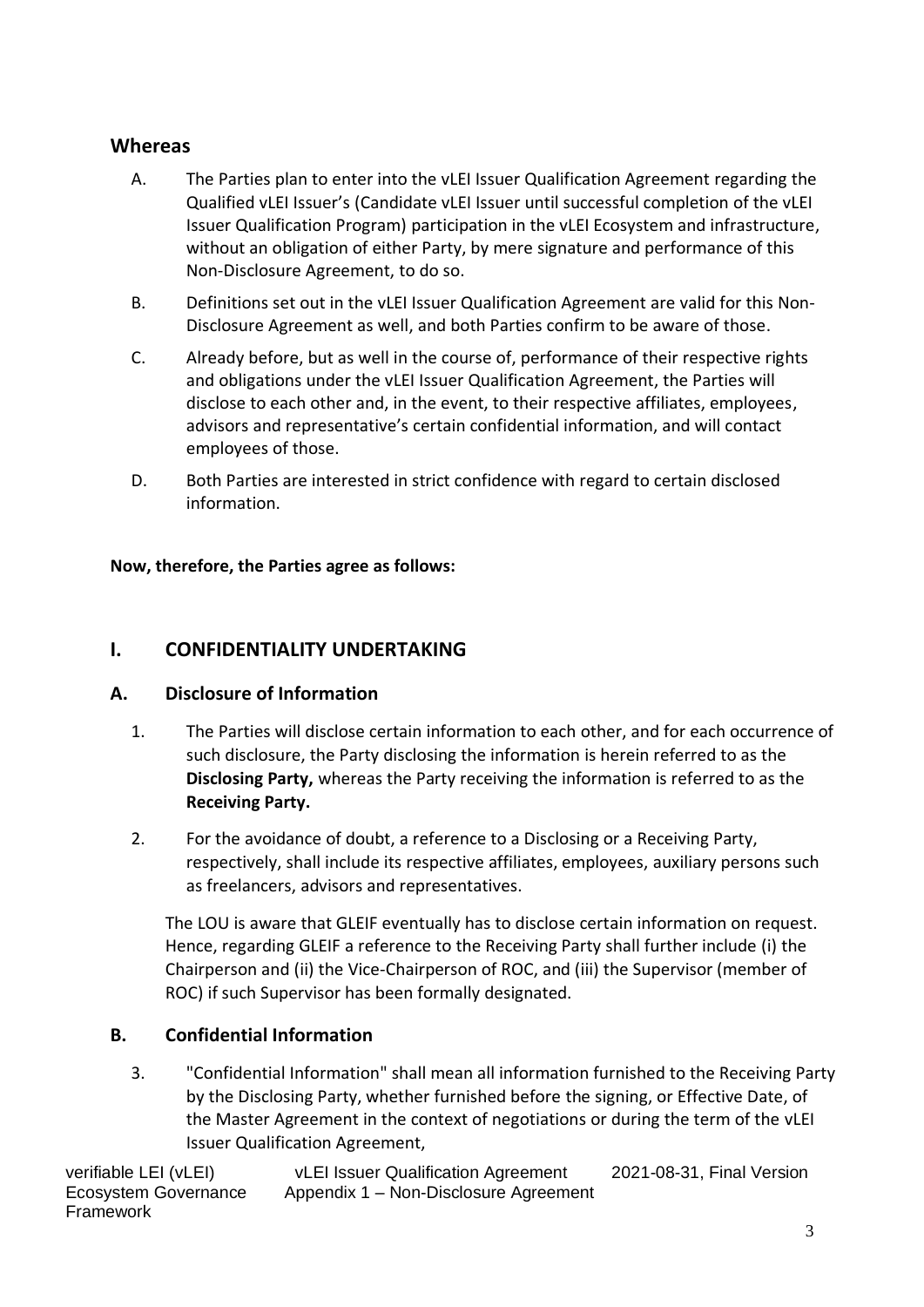- (i) if transmitted in text form, namely in hardcopy such as a letter or an agreement, or electronically such as a pdf- or Word-document, or by e-mail, and the like,
- (ii) and if clearly marked as "**CONFIDENTIAL".**
- 4. Confidential Information does not include, however, information which
	- (i) is already publicly known or becomes publicly known other than as a result of either Party's breach of the confidentiality undertaking;
	- (ii) was or will be disclosed to the Receiving Party without confidentiality reservation prior to disclosure to the Receiving Party, provided that such disclosure did not constitute a breach of a Non-Disclosure-Agreement of the Disclosing Party with either GLEIF or any local operating unit (including Applicant and Candidate local operating units) or was obtained by the Disclosing Party in breach of laws;
	- (iii) the Receiving Party is required to disclose due to applicable laws, a judgement or an order of a competent authority. In such case, the Receiving Party will notify the Disclosing Party without delay of such disclosure obligation (except if prohibited by law, judgement or order) in order to enable the Disclosing Party to seek an appropriate protective order or other appropriate remedy. In any case, the Receiving Party will limit such disclosure to the legally required minimum.
- 5. The Disclosing Party shall not unduly mark information provided as "Confidential". The Receiving Party may inquire, from time to time, whether some specific information is still confidential.
- 6. The Receiving Party is aware and acknowledges for each occurrence of disclosure of Confidential Information that the Disclosing Party has a significant interest that all its Confidential Information be kept confidential, in particular because such Confidential Information may contain know-how and business secrets of the Disclosing Party, or may be subject to banking secrecy or similar mandatory restrictions.
- 7. The Receiving Party agrees
	- 7.1 to keep all Confidential Information confidential and not to disclose, or allow access to, any Confidential Information to any person other than its affiliates, employees, advisors and representatives who are actively and directly participating in the performance of the vLEI Issuer Qualification Agreement, or who otherwise need to know the Confidential Information;
	- 7.2 to procure that any such affiliates, employees, advisors and representatives will observe the terms of this Non-Disclosure Agreement as if such persons were a party hereto, which includes for the avoidance of doubt the ROCmembers mentioned in Section 2 2<sup>nd</sup> paragraph;
	- 7.3 to assume responsibility and to be held liable for any disclosure or use of the Confidential Information other than expressly permitted in this Non-

Framework